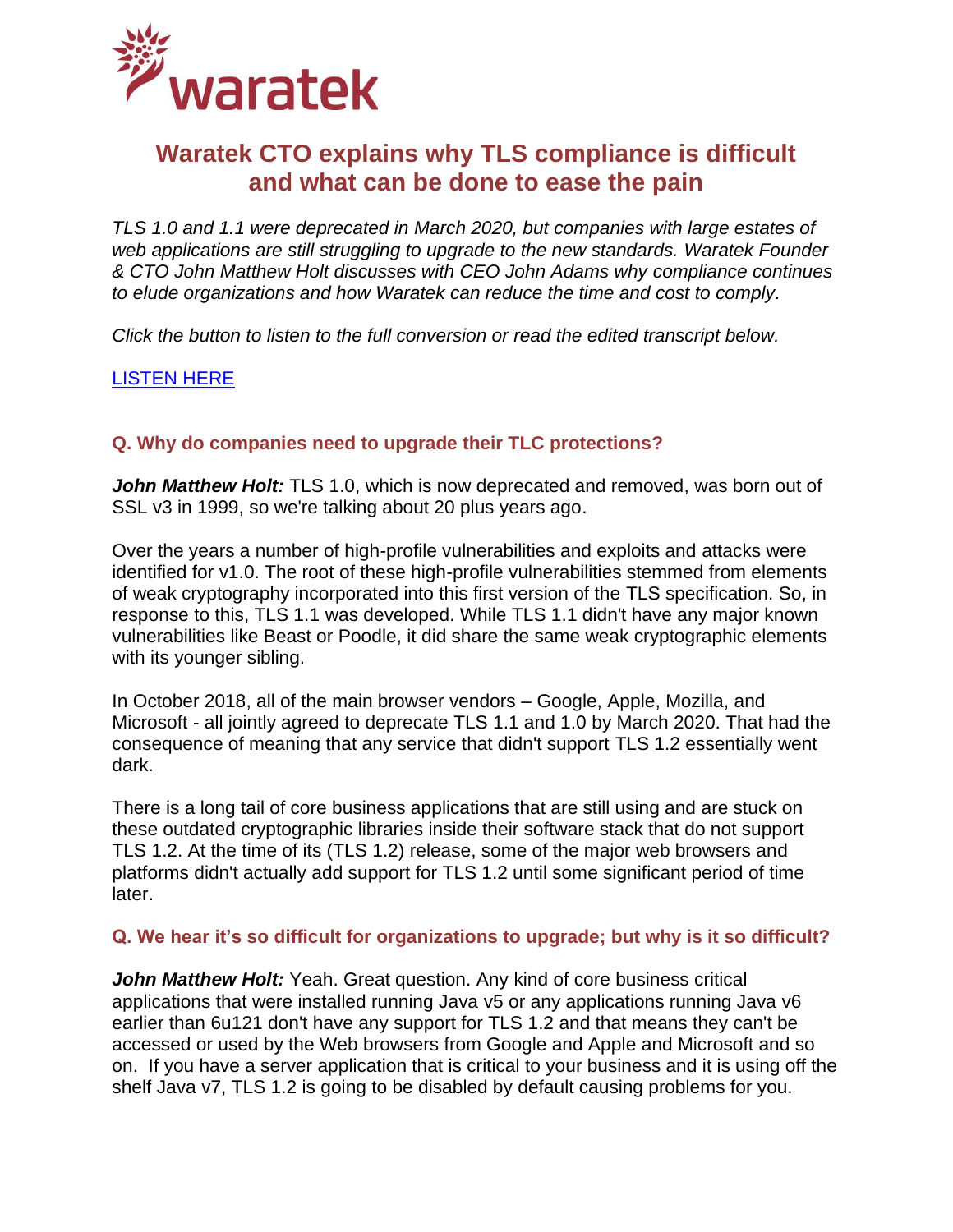

Fast forwarding to Java v8 - which is not the latest language for applications, but it is the lion's share of all business applications today - TLS 1.3 (the latest standard) is not supported. And so when people want to start to use the latest cryptographic standards, they have to move to something like Java v11 or higher.

The difficulty comes from the fact that organizations and enterprises are built on these applications installed at a certain point in time. The stack and the libraries used by apps are now problematic because they don't support the new specifications and protocols, but upgrading an app is a non-trivial activity that often requires development time / development effort with lots of testing and lots of cost and time. Many organizations don't have the resources to do that.

#### **Q. This problem isn't going away. What, in your view, are the options that are available to address it?**

*John Matthew Holt:* Anyone that's had that first-hand experience maintaining Java applications will know that upgrading to the latest JDKs are a prime difficulty. For server-side Java applications particularly, there's really only one stopgap to get around this and that's to employ the use of reverse proxies to receive or to communicate TLS 1.2 connections with client endpoints and then proxy that connection internally to the actual application stack using the old TLS 1.0 or 1.1 connections.

That certainly can work technically, but it's far from desirable and far from scalable.

# **Q. We've helped protect numerous companies that have this problem. They'd be really great if you could spell out a very viable alternative for companies facing this challenge.**

*John Matthew Holt:* The root of the problem is that the software is outdated. More specifically the platform is out of date. So, if a solution can address the fact that the software stack is out of date, then it will have a very convenient side effect that TLS protocol compliance would also be upgraded and addressed. That's exactly what Waratek does.

I can upgrade that workload instantly with just a single restart up to Java 14 and above without any source code changes, no incompatibilities, and the entire process literally takes seconds. I want to upgrade say from Java 6 to Java 14, as an example. I want to go from Oracle Java SE to Open JDK or Amazon Credo or some other some other open source JDK. Immediately the APIs are upgraded, the performance is upgraded, and critically the TLS is upgraded to whatever is the newest version that that JDK you've upgraded will support.